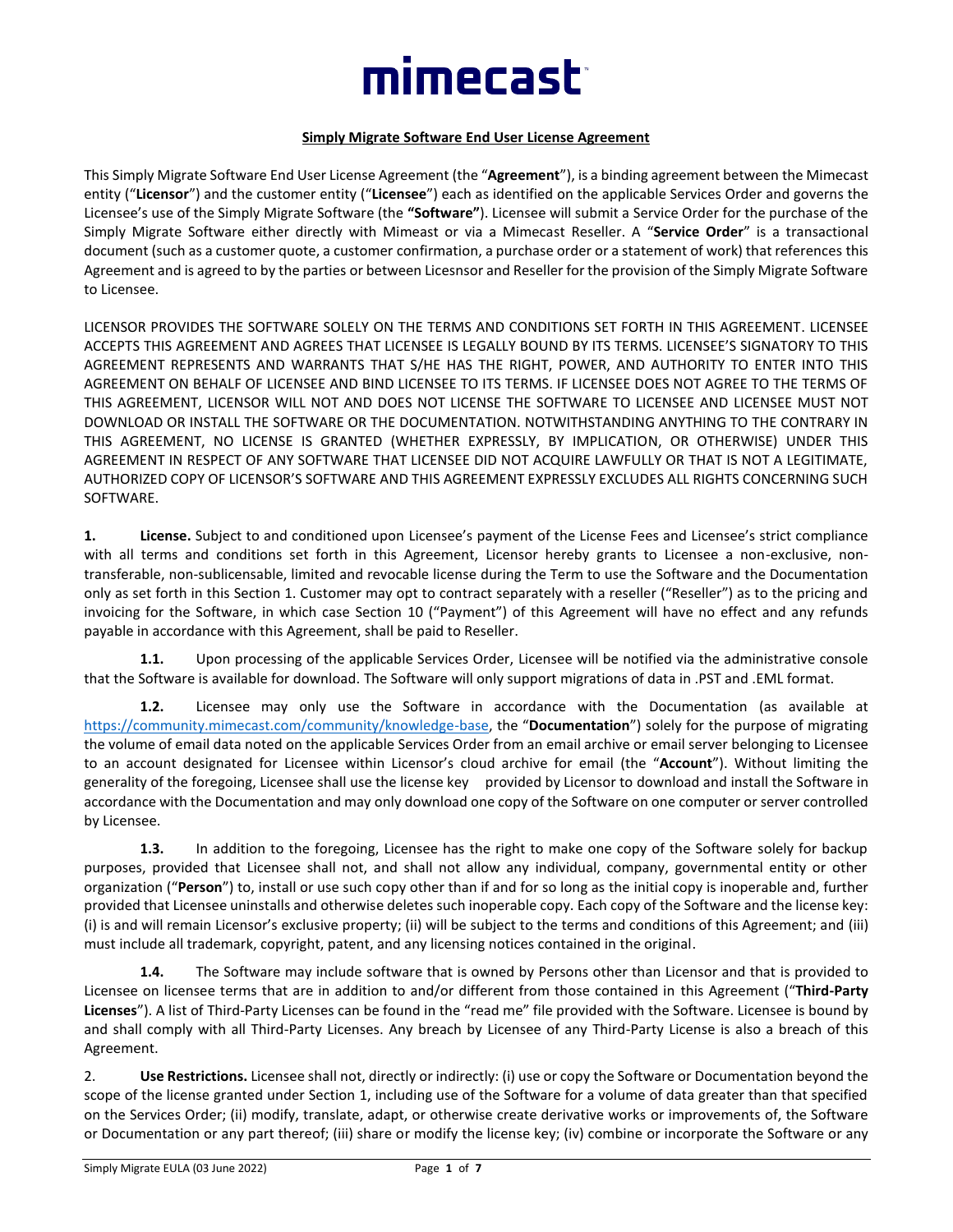part thereof , in or with any other programs; (v) reverse engineer, disassemble, decompile, decode, or otherwise attempt to derive or gain access to the source code of the Software or any part thereof; (vi) modify, disable, circumvent or in any way interfere with technological copy protection or other security features designed to prevent unauthorized use of the Software, including features to protect against use of the Software other than as allowed under this Agreement; (vii) remove, alter, or obscure any trademarks or any copyright, trademark, patent, or other intellectual property or proprietary rights notices provided on or with the Software or Documentation, including any copy thereof; (viii) rent, lease, lend, sell, sublicense, assign, distribute, publish, transfer, or otherwise make available the Software to any third party for any reason; (ix) use the Software in, or in association with, the design, maintenance, or operation of any system used for the management of or response to emergency situations; (x) use the Software or Documentation in violation of Applicable Data Protection Law (as defined later herein) or any applicable law, regulation, or rule; or (xi) use the Software or Documentation for purposes of (A) building a competitive service/product or comparative features; or (B) comparative analysis (including but not limited to benchmarking) intended for use outside Licensee's organization. Licensee will defend, indemnify and hold harmless Licensor, its officers, directors, employees and consultants, in the event of any third-party claim or regulatory action arising out of Licensee's breach (or alleged breach) of the terms of this Section 2.

# **3. License Compliance Measures.**

**3.1.** The volume of data to be migrated utilizing the Software is limited to twenty gigabytes per permitted user for which the Licensee has subscribed to Licensor's hosted services. For example, if the Licensee has subscribed to hosted services for one hundred permitted users, then Licensee shall be allowed to migrate two thousand gigabytes (or two terabytes) of data. In the event the Licensee needs to migrate data in excess of this limit, then Licensee may purchase additional capacity equal to the amount purchased under the initial Services Order. For example, if the initial purchase provided two terabytes of data and the Customer determines that three terabytes are needed, then Customer must purchase an additional two terabytes as the additional purchase must equal the initial purchase.

**3.2.** On Licensor's written request, Licensee shall conduct a review of its use of the Software and certify to Licensor in a written instrument signed by an officer of Licensee that it is in full compliance with this Agreement or, if Licensee discovers any noncompliance, then Licensee shall immediately remedy such noncompliance and provide Licensor with written notice thereof.

# **4. Licensee Responsibilities.**

**4.1.** Licensee will implement and maintain appropriate administrative, technical, organizational and physical security measures to protect the Software and the license key from any use or access which is not authorized hereunder. Licensee is responsible and liable for all uses of the Software and Documentation through access provided by Licensee, directly or indirectly, including all use by any of Licensee's employees, contractors or agents or any Person. Without limiting the generality of the foregoing, Licensee is responsible and liable for all actions and omissions regarding the use of the Software and Documentation by its authorized users or by any other Person to whom Licensee or an authorized user may provide access to or use of the Software and/or Documentation, whether such access or use is permitted by or in violation of this Agreement.

**4.2.** Licensee will use commercially reasonable standards to maintain and store all databases resulting from use of the Software until seven years have expired from the termination or expiration of this Agreement. Licensor will provide Licensee with a reasonable degree of assistance to verify that all data targeted by the Software was properly processed for migration to the Account.

**4.3.** Licensor will make technical documentation available to Licensee to enable Licensee to utilize the Software.

# **5. Data Processing, Collection and Use.**

**5.1.** Licensee acknowledges that Licensor may collect and store information regarding use of the Software, equipment on which the Software is installed, or equipment through which the Software is accessed via the provision of Software; however said information shall not include Personal Data. Licensee agrees that Licensor may use such information for any purpose related to any use of the Software by Licensee or on Licensee's equipment, including but not limited to:

- improving the performance of the Software; and
- verifying Licensee's compliance with the terms of this Agreement and enforcing the Licensor's rights, including all Intellectual Property Rights in and to the Software.

**5.2.** Regardless of Licensor's obligations that may exist under a services agreement and/or separate contract arrangements which are in place between Licensor and Licensee, as regardsto the Software, Licensor shall have no obligations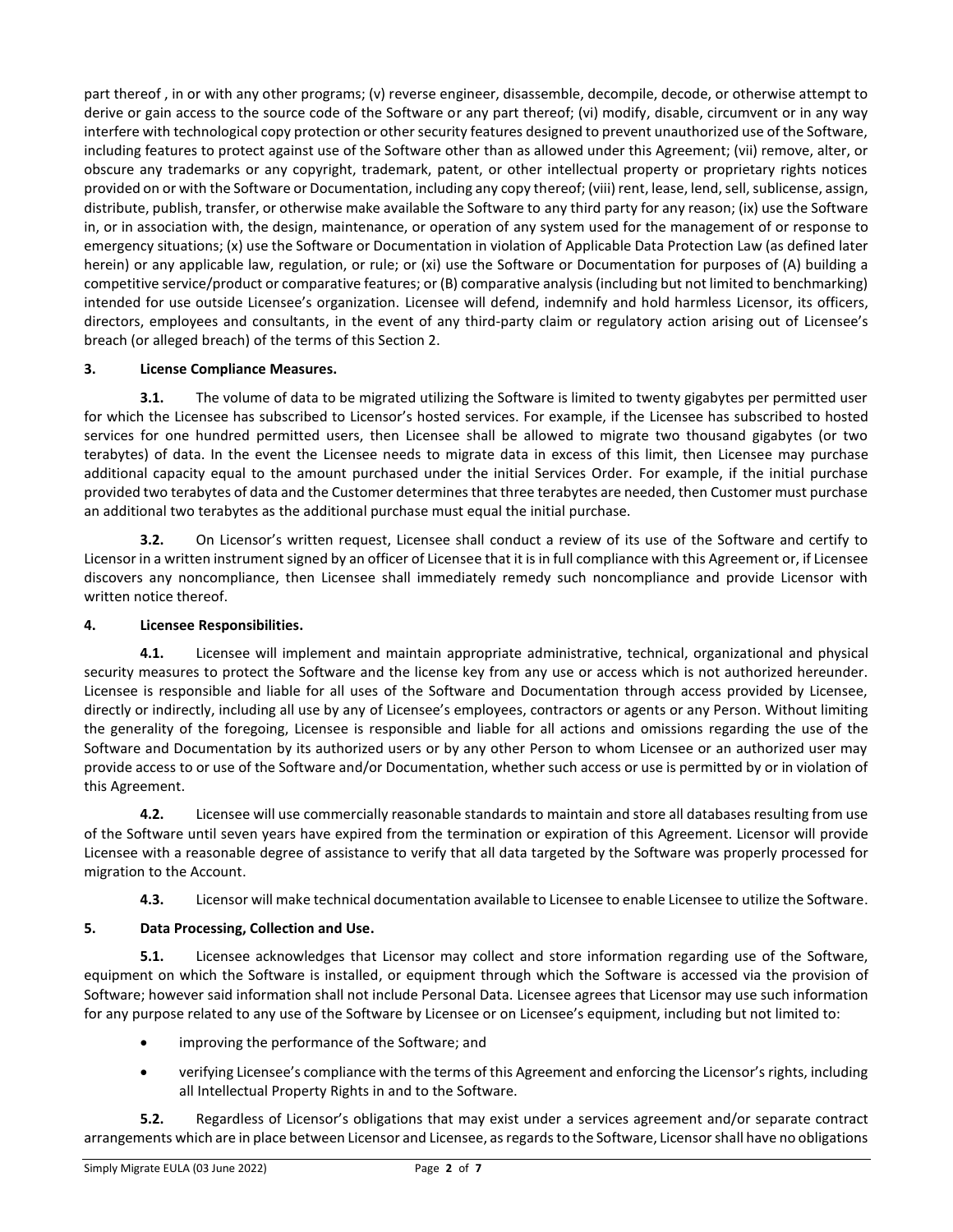under the any Data Protection Law. Further, to the extent that Personal Data is Processed using the Software, Licensee acknowledeges that Licensor shall have no access to the Personal Data and therefore Licensor is not a Data Processor or a Data Controller in respect of any Personal Data other than such Pesonal Data as Licensor collects for legitimate business purposes, to facilitate this Agreement. Licensee will Process Personal Data only in accordance with Applicable Data Protection Law. The terms "**Personal Data**", "**Processed**", "**Data Processor**", "**Data Controller**", and "**Instructions**" have the same meanings herein as in the General Data Protection Regulation. "**Applicable Data Protection Law**" means all applicable data privacy and data protection regulations, including to the extent applicable, the requirements of the General Data Protection Regulation (Regulation (EU) 2016/679) (the "**GDPR**") and/or, the California Consumer Privacy Act of 2018, Cal. Civ. Code § 1798.100 et seq (the "**CCPA**").

**5.3.** Licensor owns an unlimited right to any Feedback in any present or future form or format for use in any manner that Licensor deems appropriate, without monetary or other compensation to Licensee. "**Feedback**" means any communications or materials provided to Licensor by Licensee suggesting or recommending changes to the Software.

# **6. Confidentiality.**

**6.1.** "**Confidential Information**" means information designated by the party disclosing such information ("**Disclosing Party**") as "confidential" or "proprietary" or that a reasonable person would understand to be confidential given the nature of the information and the circumstances of the disclosure. Licensor's Confidential Information includes any information related to the performance, functionality, and reliability of the Software, as well as the Software, the Software's source code, and the Documentation. Confidential Information does not include information that: (i) is or becomes generally known to the public through no fault of the party that receives such information from the Disclosing Party ("**Receiving Party**"); (ii) is in the Receiving Party's possession prior to receipt from the Disclosing Party; (iii) is acquired by the Receiving Party from a third-party without breach of any confidentiality obligation to Disclosing Party; or (iv) is independently developed by Receiving Party without reference to the Disclosing Party's Confidential Information.

**6.2.** Confidential Information is and will remain the exclusive property of the Disclosing Party. In addition to any other obligations required of it herein, the Receiving Party will: (i) use Disclosing Party's Confidential Information solely for the performance of the activities contemplated by this Agreement; (ii) disclose such information only to its employees, agents, and contractors who are bound by obligations of confidentiality at least as strict as those contained in this Section 6; (iii) protect Disclosing Party's Confidential Information against unauthorized use or disclosure using the same degree of care it uses for its own Confidential Information, which in no event will be less than reasonable care; and (iv) upon written request, return or destroy all copies of the Disclosing Party's Confidential Information that are in its possession or control. Notwithstanding the foregoing, Confidential Information may be retained and disclosed by Licensor as required to comply with applicable laws, regulations, subpoenas, or court orders or to otherwise enforce its rights under this Agreement. Where allowed by law, Licensor will provide reasonable prior written notice to Licensee to permit Customer to seek a protective order and will cooperate in Licensee's activities under this Section 6.2, at Licensee'ss expense. Licensor will disclose only that information that is reasonably necessary to meet the applicable legal order or requirement.

**6.3.** Notwithstanding anything to the contrary, either party may seek equitable, injunctive, or declaratory relief to enforce any of its intellectual property rights or rights in the Confidential Information in any court of appropriate jurisdiction.

# **7. Intellectual Property.**

**7.1.** Licensee acknowledges and agrees that the Software and Documentation are provided only as a subscription under license (and not sold) to Licensee. Licensee does not acquire any ownership in the Software or Documentation under this Agreement, or any other rights thereto, other than to use the same in accordance with the license granted and subject to all terms, conditions, and restrictions under this Agreement. Licensor and its licensors reserve and shall retain its/their entire right, title, and interest in and to the Software and all intellectual property rights arising out of or relating to the Software, except as expressly granted to Licensee in this Agreement.

**7.2.** Licensor will defend, indemnify and hold harmless Licensee, its officers, directors, employees and consultants against any third-party claim, suit, or proceeding alleging that the Software or the Documentation infringe any copyright, moral right, trade secret, trade or service mark, or patent issued in the United States, Canada, Australia, the United Kingdom, or the European Union. Licensee will provide prompt written notice of the applicable claim to Licensor and cooperate in Licensor's defense, as reasonably requested by Licensor and at Licensor's expense. Licensor will have sole control of the defense and settlement of the applicable matter.

**7.3.** Licensor may, at its expense and discretion, attempt to resolve any indemnified claim by: (a) modifying the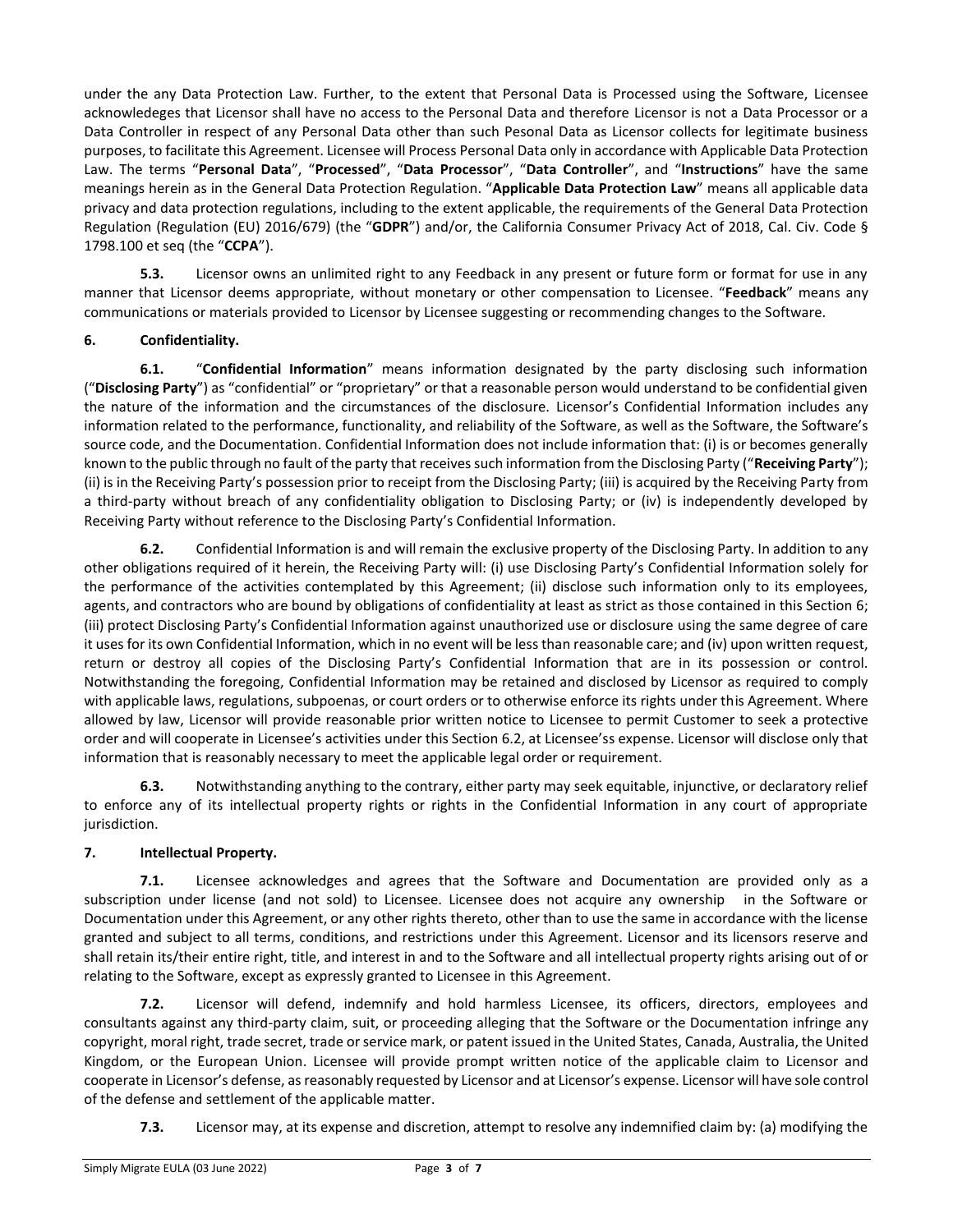Software or Documentation to avoid the alleged infringement; (b) obtaining a license to permit Licensor's use of the Software or Documentation as contemplated by this Agreement; or (c) terminating the rights set forth in this Agreement and refunding to Licensee fees paid by Licensee for the Software based on a five year straight line depreciation. Licensee will cooperate fully with Licensor in the implementation of any above-described resolution. Licensor will have no liability under this Section 7 to the extent any claim results from the combination of the Software with third-party products, services, data or business processes used by Licensee or from content or information processed by Licensee through the Software.

**7.4.** This Section 7 sets forth Licensor's entire liability and Licensee's sole remedy in connection with any matters concerning any intellectual property rights relating to the Software or the Documentation. Licensee agrees that any and all implied indemnification obligations that may apply to this Agreement are hereby excluded.

**8. Limited Warranties, Exclusive Remedy, and Disclaimer.** The remedies set forth in this Section 8 are Licensee's sole remedies and Licensor's sole liability under the limited warranty set forth in this Section 8.

**8.1.** Solely with respect to Software for which Licensor receives a License Fee and excepting data processed through the Software which was degraded or corrupted prior to such processing, Licensor warrants that the Software will substantially contain the functionality described in the Documentation, and when properly installed on a computer meeting the specifications set forth in, and operated in accordance with, the Documentation, will substantially perform in accordance therewith for a period of one year following the date of Licensee's signature on the applicable Services Order.

**8.2.** The warranties set forth in Section 8.1 will not apply and will become null and void if Licensee, any Authorized User, or any other Person provided access to the Software by Licensee or any Authorized User: (i) breaches any material provision of this Agreement; (ii) installs or uses the Software on or in connection with any hardware or software not specified in the Documentation or expressly authorized by Licensor in writing; or (iii) uses or modifies the Software other than as specified in the Documentation or expressly authorized by Licensor in writing.

**8.3.** If any Software covered by the warranty set forth in such Section fails to perform substantially in accordance with the Documentation during the period specified in Section 8.1, and such failure is not excluded from warranty pursuant to Section 8.2, Licensor will, subject to Licensee's prompt notification to Licensor in writing of such failure, at its sole option, either: (i) repair or replace the Software, provided that Licensee provides Licensor with all information Licensor reasonably requests to resolve the reported failure, including sufficient information to enable the Licensor to recreate such failure; or (ii) terminating the rights set forth in this Agreement and refunding to Licensee fees paid by Licensee for the Software based on a five year straight line depreciation.

**8.4.** WITHOUT LIMITING LICENSOR'S EXPRESS OBLIGATION SET FORTH IN SECTION 8.1, THE SOFTWARE AND DOCUMENTATION ARE PROVIDED TO LICENSEE "AS IS" AND WITH ALL FAULTS AND DEFECTS WITHOUT WARRANTY OF ANY KIND. TO THE MAXIMUM EXTENT PERMITTED UNDER APPLICABLE LAW, LICENSOR, ON ITS OWN BEHALF AND ON BEHALF OF ITS AFFILIATES AND ITS AND THEIR RESPECTIVE LICENSORS AND SERVICE PROVIDERS, EXPRESSLY DISCLAIMS ALL WARRANTIES, WHETHER EXPRESS, IMPLIED, STATUTORY, OR OTHERWISE, WITH RESPECT TO THE SOFTWARE AND DOCUMENTATION, INCLUDING ALL IMPLIED WARRANTIES OF MERCHANTABILITY, FITNESS FOR A PARTICULAR PURPOSE, TITLE, AND NON-INFRINGEMENT, AND WARRANTIES THAT MAY ARISE OUT OF COURSE OF DEALING, COURSE OF PERFORMANCE, USAGE, OR TRADE PRACTICE. WITHOUT LIMITATION TO THE FOREGOING, THE LICENSOR PROVIDES NO WARRANTY OR UNDERTAKING, AND MAKES NO REPRESENTATION OF ANY KIND THAT THE SOFTWARE WILL MEET LICENSEE'S REQUIREMENTS, ACHIEVE ANY INTENDED RESULTS, BE COMPATIBLE, OR WORK WITH ANY OTHER SOFTWARE, APPLICATIONS, SYSTEMS, OR SERVICES NOT SPECIFIED IN THE DOCUMENTATION, OPERATE WITHOUT INTERRUPTION, MEET ANY PERFORMANCE OR RELIABILITY STANDARDS OR BE ERROR FREE, OR THAT ANY ERRORS OR DEFECTS CAN OR WILL BE CORRECTED.

# **9. Limitation of Liability.** TO THE MAXIMUM EXTENT PERMITTED BY LAW:

<span id="page-3-0"></span>**9.1.** IN NO EVENT WILL LICENSOR, LICENSOR'S AFFILIATES, OR LICENSOR'S LICENSORS BE LIABLE WHETHER IN CONTRACT, TORT (INCLUDING NEGLIGENCE), BREACH OF STATUTORY DUTY OR OTHERWISE FOR ANY (A) INDIRECT, SPECIAL, INCIDENTAL, EXEMPLARY, PUNITIVE OR CONSEQUENTIAL DAMAGES, (B) LOSS OF PROFITS, (C) LOSS OF ANTICIPATED SAVINGS, OR (D) LOST MANAGEMENT TIME OF ANY KIND WHATSOEVER ARISING OUT OF OR IN CONNECTION WITH THIS AGREEMENT, THE SOFTWARE, THE DOCUMENTATION, OR ANY RELATED SERVICE PROVIDED OR AGREED TO BE PROVIDED BY LICENSOR, EVEN IF LICENSOR WAS ADVISED OF THE POSSIBILITY OF SUCH DAMAGES OR HAD OTHER REASON TO KNOW OR IN FACT KNEW OF THE POSSIBILITY THEREOF. THIS SECTION 9.1 DOES NOT APPLY TO ANY AMOUNTS PAYABLE IN CONNECTION WITH THE INDEMNIFICATION OBLIGATIONS STATED HEREIN.

**9.2.** IN NO EVENT WILL LICENSOR'S AND ITS AFFILIATES', INCLUDING ANY OF ITS OR THEIR RESPECTIVE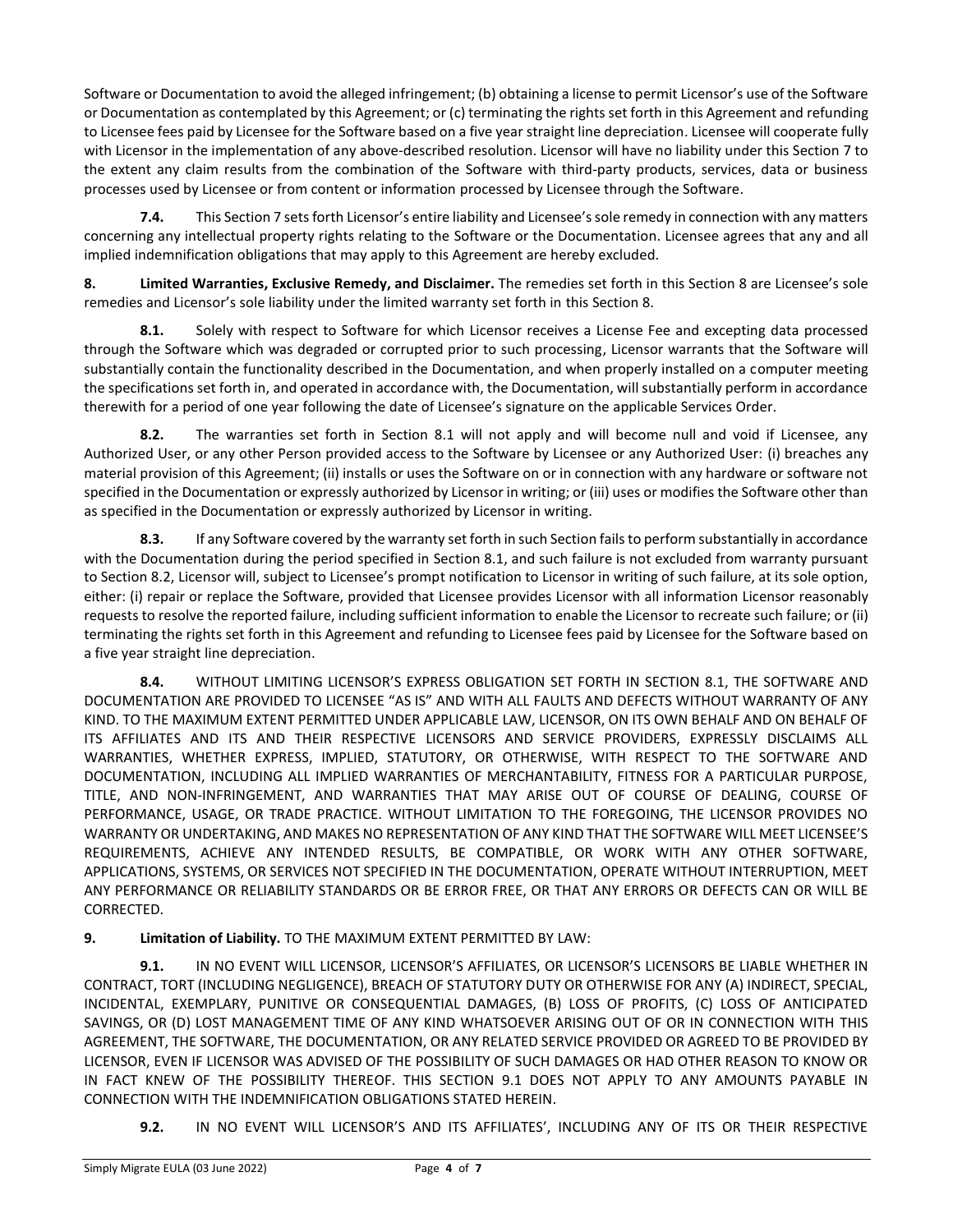LICENSORS' AND SERVICE PROVIDERS', COLLECTIVE AGGREGATE LIABILITY UNDER OR IN CONNECTION WITH THIS AGREEMENTOR ITS SUBJECT MATTER, UNDER ANY LEGAL OR EQUITABLE THEORY, INCLUDING BREACH OF CONTRACT, TORT (INCLUDING NEGLIGENCE), STRICT LIABILITY, AND OTHERWISE, EXCEED THE TOTAL AMOUNT PAID TO THE LICENSOR (OR RESELLER) PURSUANT TO THIS AGREEMENT FOR THE SOFTWARE.

**9.3.** THE LIMITATIONS SET FORTH I[N SECTIONS](#page-3-0) 9.1 AND 9.2 SHALL APPLY EVEN IF LICENSEE'S REMEDIES UNDER THIS AGREEMENT FAIL OF THEIR ESSENTIAL PURPOSE.

#### **10. Payment. This Section 10 does not apply if Licensee has contracted separately with a Reseller as to the pricing and invoicing for the Software; for clarity, this Section 10 will have no effect unless Llicensee will be invoiced for the Software directly by Licensor.**

**10.1.** All fees are payable in advance in the manner set forth on the Services Order and are non-refundable, except as may be expressly set forth herein. Fees are due net thirty days from the invoice date. If Licensee disputes any portion of the amount due, then Licensee will notify Licensor in writing within ten days of receipt of the invoice. Such notice will include a description of the basis for Licensee's dispute. If only part of an invoice is disputed, then Licensee will pay the undisputed amount as provided herein. The parties will work together in good faith to resolve any such dispute promptly.

**10.2.** The fees and any other charges hereunder do not include any taxes, withholdings, levies or duties of any nature (including without limitation, local, state, provincial, federal, VAT or foreign taxes) that may be assessed at any time in connection with the Software during the Term. Licensee is responsible for paying any such taxes, excluding taxes based on Licensor's net income.

# **11. Term and Termination.**

**11.1.** This Agreement and the license granted hereunder shall remain in effect until the earlier of: (i) the Licensee reaching the data limit as set forth in Section 3.1; or (ii) the date of termination in accordance with these terms (the "**Term**"). Upon expiration or termination of this Agreement, the license granted hereunder shall also terminate, and Licensee shall cease using and destroy all copies of the Software and Documentation. No expiration or termination shall affect Licensee's obligation to pay all fees that may have become due before such expiration or termination, or entitle Licensee to any refund. For the avoidance of doubt, in the event this Agreement expires due to the data limit set forth in Section 3.1 being reached and Licensee elects to make an additional purchase, then this Agreement shall continue to govern such additional purchase.

**11.2.** Licensee may terminate this Agreement by ceasing to use and destroying all copies of the Software and Documentation.

**11.3.** Licensor may terminate this Agreement, effective upon written notice to Licensee, if Licensee materially breaches this Agreement and such breach: (i) is incapable of cure; or (ii) being capable of cure, remains uncured five days after Licensor provides written notice thereof. Further, Licensor may terminate this Agreement effective immediately if Licensee files, or has filed against it, a petition for voluntary or involuntary bankruptcy or pursuant to any other insolvency law, makes or seeks to make a general assignment for the benefit of its creditors or applies for, or consents to, the appointment of a trustee, receiver, or custodian for a substantial part of its property.

**11.4.** This Agreement will be co-terminous with the services agreement entered into by and between the parties.

# **12. General**

**12.1.** If Licensee transitions from its then-current Reseller to a new authorized Licensor Reseller, Licensee will notify Licensor in writing. In that event, Licensee agrees that the terms and conditions of this Agreement will continue to apply to Licensee's use of the Software (in addition to the pricing and other terms provided by Licensee's new Reseller). In the event Licensor terminates its relationship with Licensee's then-current Reseller, Licensor will notify Licensee in writing and will provide a description of the plan to maintain the Software through the end of the applicable Term. At the end of such term, Licensee may continue to receive the Sofware through the authorized Reseller of its choice.

**12.2.** Neither party will be liable for any delay in performance or failure to perform its obligations hereunder due to any cause or event outside its reasonable control including, acts of God, civil or military authority, acts of war, accidents, third-party computer or communications failures, natural disasters or catastrophes, strikes or other work stoppages or any other cause beyond the reasonable control of the affected party.

**12.3.** Licensee may assign this Agreement in whole or in part to a successor in interest in the event of a sale or merger of Licensee. Otherwise, Licensee may not assign this Agreement or any Services Order in whole or in part without Licensor's prior written consent, which consent will not be unreasonably withheld. This Agreement will be binding upon the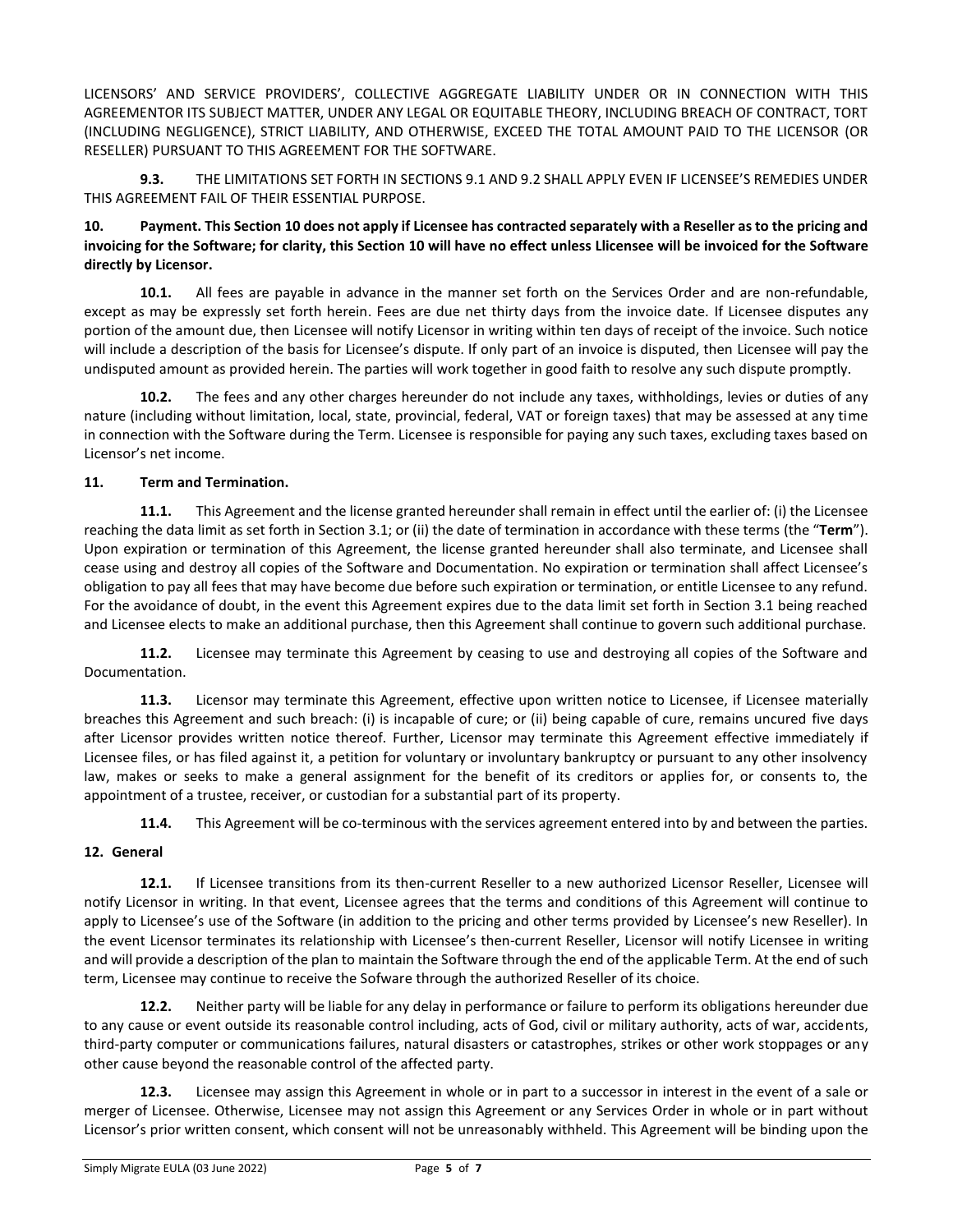parties hereto and any authorized assigns.

**12.4.** Any business communications in connection with this Agreement may be provided by email. Any legal notices relating to this Agreement must be provided in writing and sent to the receiving party at the address set out on the Services Order or any address later provided by such party. All notices will be sent by major commercial delivery courier service or mailed in a manner that requires signature by the recipient.

**12.5.** Each party hereby acknowledges that (i) no reliance is placed on any representation not provided in this Agreement; and (ii) agreement to this Agreement is not conditioned on any promise made by Licensor to deliver any future deliverable such as a feature or functionality. No purchase order or other communication will add to or vary this Agreement. Any purchase order or other terms provided by Licensee will be accepted by Licensor for invoicing purposes only. This Agreement does not modify or void any other contractual arrangements regarding the subject matter other than that described herein which may in effect between the parties.

**12.6.** Except as expressly provided herein, any modification to this Agreement must be made in writing and signed by an authorized representative of each party. If any provision of this Agreement is held to be unenforceable, such provision will be reformed to the extent necessary to make it enforceable, and such holding will not impair the enforceability of the remaining provisions.

**12.7.** The failure by a party to exercise any right hereunder or to insist upon or enforce strict performance of any provision of this Agreement will not waive such party's right to exercise that or any other right in the future.

**12.8.** This Agreement is entered into solely between, and may be enforced only by, Licensor and Licensee. This Agreement will not be deemed to create any third-party rights or obligations. Each party to this Agreement will be acting as an independent contractor, and nothing herein will be construed to create a partnership, joint venture or any type of agency relationship between Licensor and Licensee.

**12.9.** Each party agrees to comply with all applicable laws and regulations with respect to the export and import of the Software, including but not limited to the regulations of the United States Department of Commerce and the United States Export Administration Act. Customer hereby warrants that Customer will not procure or facilitate the use of the Evaluation Services in any region that is the subject or target of any U.S. or other national government financial and economic sanctions or trade embargoes or otherwise identified on a list of prohibited, sanctioned, debarred, or denied parties, including those imposed, administered or enforced from time to time by the U.S. government through the Office of Foreign Assets Control ("OFAC") of the U.S. Department of Treasury, the Bureau of Industry and Security ("BIS") of the U.S. Department of Commerce, or the U.S. Department of State, the United Nationals Security Council, the European Union, or Her Majesty's Treasury of the United Kingdom (collectively, "Sanctions"), without having first obtained any required license or other government authorization or in any manner which would result in a violation of Sanctions by Customer or Mimecast.

**12.10.** This Section and the provisions of the following Sections will survive termination or expiration of this Agreement: Section 2 (Use Restrictions), Section 4.2 (Licensee Responsibilities), Section 6 (Confidentiality), Section 7 (Intellectual Property), Section 8.4 (Disclaimer), Section 9 (Limitation of Liability), Section 10 (Payment) and Section 13 (Regional Terms).

# **13. Regional Terms.**

The following terms apply if the Mimecast entity on the applicable Services Order is Mimecast North America, Inc:

**13.1.** This Agreement and any disputes hereunder will be governed by the laws of the Commonwealth of Massachusetts, without regard to its conflict of law principles, and any litigation concerning this Agreement shall be submitted to and resolved by a court of competent jurisdiction in Boston, Massachusetts. Notwithstanding the foregoing, either party may seek equitable, injunctive or declaratory relief to enforce any of its intellectual property rights or rights in the Confidential Information in any court of appropriate jurisdiction.

**13.2.** Where applicable, each party hereby waives its respective rights to a jury trial of any claim or cause of action relating to or arising out of this Agreement. This waiver is intended to encompass any and all disputes that may be filed in any court and that relate to the subject matter of this Agreement, including contract claims, tort claims, breach of duty claims and all other common law and statutory claims. Each party further represents and warrants that it has consulted with legal counsel concerning this waiver and that it provides the waiver under this Section 13.2 knowingly and voluntarily.

The following terms apply if the Mimecast entity listed on the applicable Services Order is Mimecast Services Ltd:

**13.3.** This Agreement and any court proceedings shall be governed by the laws of England and Wales and held in